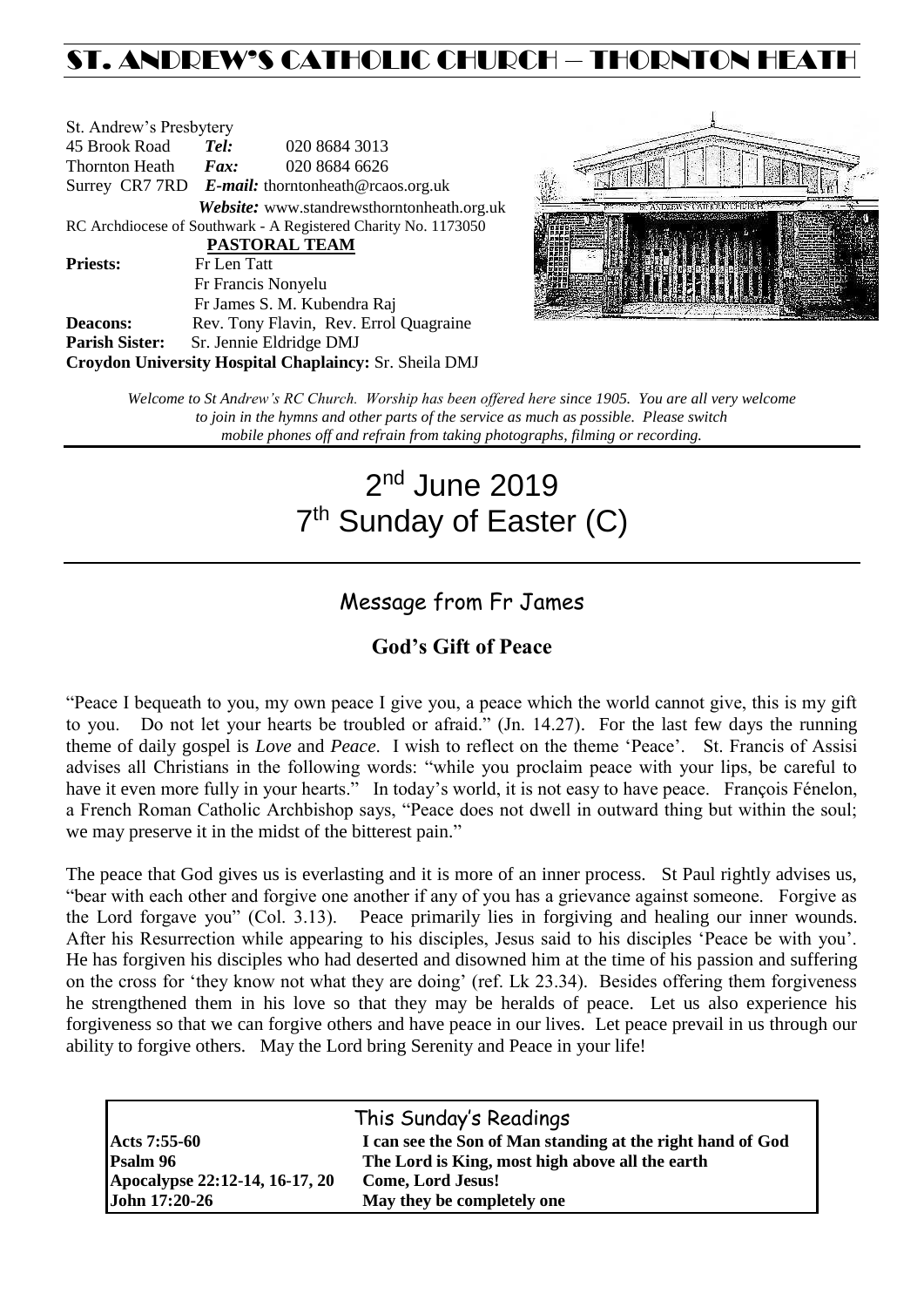### Diary for the Week

|                                |                    | $U(1)$ $V(2)$ $V(3)$                   |                              |
|--------------------------------|--------------------|----------------------------------------|------------------------------|
| Sunday 2 <sup>nd</sup> June    |                    | 6.00pm (Saturday) First Mass of Sunday | Marie Furey RIP              |
| $7th$ Sunday of Easter         |                    |                                        |                              |
|                                | 9.30am             | Mass                                   | Mr & Mrs Phokeerdoss         |
|                                | 11.30am            | <b>Mass</b>                            | Parishioners                 |
|                                | 12.30pm            | The Big Lunch (hall)                   |                              |
|                                | 5.00pm             | <b>Rosary</b>                          |                              |
|                                | $5.15 - 5.45$ pm   | <b>Exposition and Benediction</b>      |                              |
|                                | 6.00 <sub>pm</sub> | <b>Mass</b>                            | T. W. M. Group               |
|                                | $7.00 - 9.00$ pm   | <b>Charismatic Prayer Group</b>        |                              |
| Monday 3rd June                | 7.30am             | Mass                                   | Santano Rebello RIP (Anniv)  |
| St Charles Lwanga and          | 10.00am            | Mass                                   | Joseph Eigbe                 |
| Companions                     | $5.45 - 7.15$ pm   | <b>Beavers (hall)</b>                  |                              |
| Acts 19:1-8                    | $7.00 - 8.00$ pm   | <b>Parish Surgery</b>                  |                              |
| John 16:29-33                  | $7.30 - 9.00$ pm   | Scouts (hall)                          |                              |
| Tuesday 4 <sup>th</sup> June   | 7.30am             | Mass                                   | Power & Fennelly Families    |
| Feria                          | 10.00am            | <b>Mass</b>                            | Clara Gomes RIP              |
| Acts 20:17-27, John 17:1-11    | 5.45pm             | <b>FHC</b> rehearsals (Church)         |                              |
| Wednesday 5 <sup>th</sup> June | 7.30am             | Mass                                   | Elizabeth & Frank            |
| <b>St Boniface</b>             | 10.00am            | Mass                                   | Loraine Viegas RIP (Anniv)   |
| Acts 20:28-38                  | 2.00 <sub>pm</sub> | <b>Active Retirement Group</b>         |                              |
| John 17:11-19                  | 6.00pm             | <b>Lectio Divina Group (hall)</b>      |                              |
|                                | 7.30pm             | <b>Legion of Mary (hall)</b>           |                              |
| Thursday $6^{th}$ June         | 7.30am             | Mass                                   | Deceased members of Freeman  |
| <b>St Norbert</b>              |                    |                                        | <b>Family RIP</b>            |
| Acts 22:30; 23:6-11            | 10.00am            | <b>Mass</b>                            | Neil Lynch RIP (Anniv)       |
| John 17:20-26                  | 7.15pm             | <b>Lenten Film</b>                     |                              |
|                                | $7.00 - 8.30$ pm   | <b>Cubs (St James the Great)</b>       |                              |
| Friday 7 <sup>th</sup> June    | 7.30am             | Mass                                   | Magdalena Colaco RIP (Anniv) |
| <b>First Friday</b>            | 10.00am            | Mass followed by                       | Michael Furey RIP (Anniv)    |
| Acts 25:13-21                  |                    | <b>Exposition of the Blessed</b>       |                              |
| John 21:15-19                  |                    | <b>Sacrament/Benediction</b>           |                              |
|                                | <b>6.30pm</b>      | <b>Syro Malabar Mass</b>               |                              |
| Saturday 8 <sup>th</sup> June  | 9.30am             | Mass                                   | <b>Holy Souls</b>            |
| Acts 28:16-20. 30-31           | $10.00 - 10.30$ am | <b>Confessions</b>                     |                              |
| John 21:20-25                  | $5.00 - 5.30$ pm   | <b>Confessions</b>                     |                              |
|                                | 6.00 <sub>pm</sub> | First Mass of Sunday (First            | Glenda McGrath RIP           |
|                                |                    | Holy Communions)                       |                              |
| Sunday 9 <sup>th</sup> June    | 9.30am             | Mass (First Holy                       | Theresa McSorley RIP         |
| Pentecost Sunday               |                    | Communions)                            |                              |
|                                | 11.30am            | Mass (First Holy                       | Parishioners                 |
|                                |                    |                                        |                              |
|                                |                    | Communions)                            |                              |
|                                | 5.00pm             | <b>Rosary</b>                          |                              |
|                                | $5.15 - 5.45$ pm   | <b>Exposition and Benediction</b>      |                              |
|                                | 6.00 <sub>pm</sub> | Mass                                   | Helen Ibemere                |
|                                | $7.00 - 9.00$ pm   | <b>Charismatic Prayer Group</b>        |                              |

| Money Matters                                  |           |  |  |  |
|------------------------------------------------|-----------|--|--|--|
| <b>Collection Last Sunday</b>                  | £1,435.64 |  |  |  |
| Payment by Standing Order                      | £ 700.00  |  |  |  |
| Total offertory                                | £2,135.64 |  |  |  |
| Second collection for World Communications Day |           |  |  |  |
| Thank you for your generosity                  |           |  |  |  |

Altar Servers **Church Cleaners Church Cleaners** 



This week Team 1 This week Fifi's Group<br>Next week Team 2 Next week Sancho's Du Next week Sancho's Dusters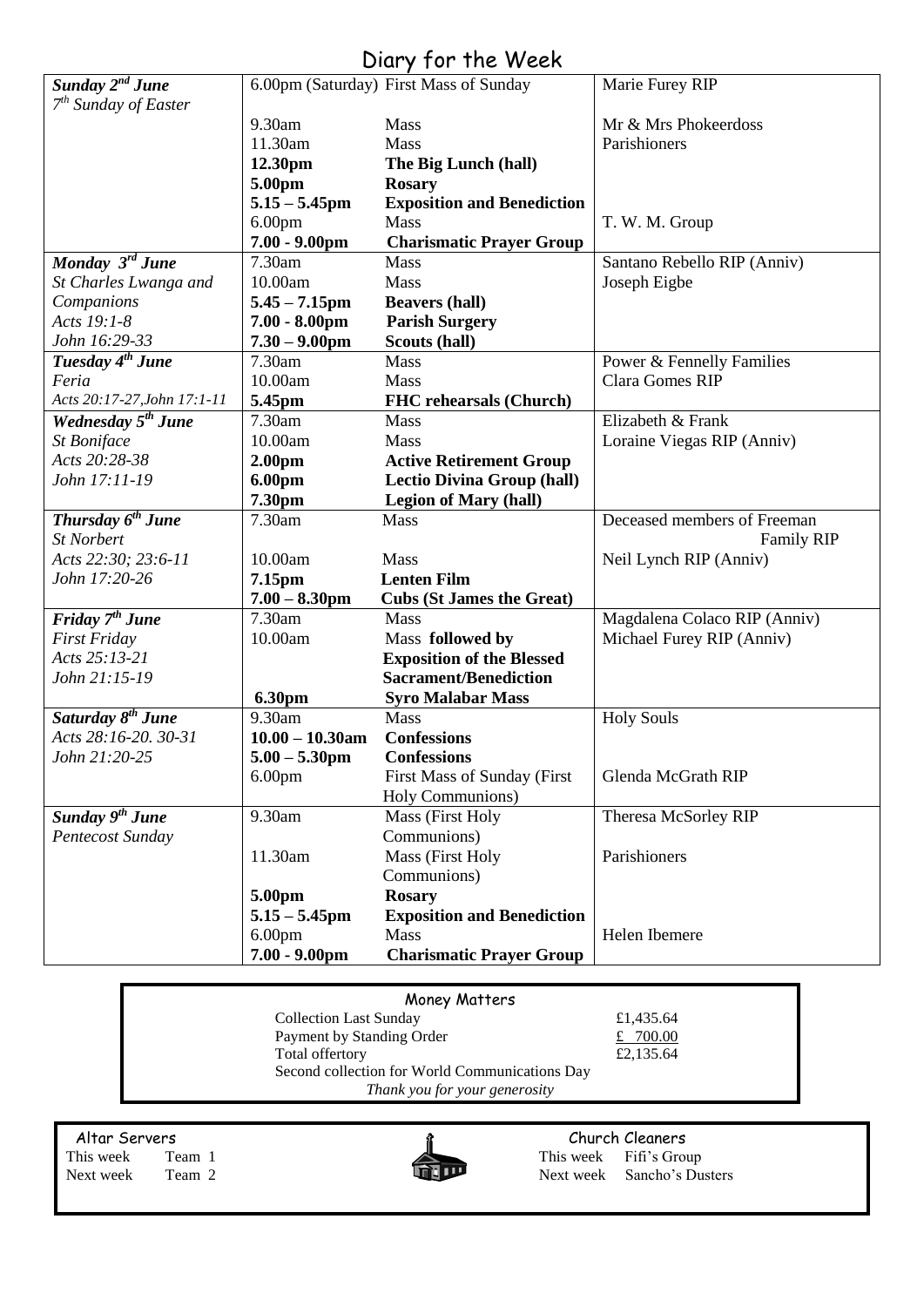### St. Andrew's Parish Notices

#### **THE BIG LUNCH – TODAY 2ND JUNE AFTER 11.30AM MASS IN THE HALL**

The Big Lunch was started in 2009 to encourage as many people as possible to have lunch together one Sunday in June. It has proved to be very successful so St Andrew's is having our Big Lunch today in our hall, Sunday 2<sup>nd</sup> June after the 11.30am Mass. It will be a good opportunity to enjoy time getting to know your fellow parishioners and find out what's happening to everyone and catch up on news so please come along and bring your lunch. There will be drinks available for sale including glasses of Pimms etc. All are most welcome and we look forward to seeing you all later.

#### **SECOND COLLECTION THIS WEEKEND**

The second collection will be for World Communications Day. This collection supports the work of the Catholic Communications Network (CCN) the media office of the Bishops' Conference of England and Wales. The CCN seeks to be of service both to the Church and the world in offering professional channels of communication, and provides support for the Bishops of England and Wales and the wider Church in promoting the Gospel through the media on current issues. Its office is the focus for media enquiries on National matters, and seeks to develop the public profile of the Church and its teaching. The CCN provides up to date news releases, features and podcasts, information from the Bishop's Conference of England and Wales, and trains spokesmen and women.

#### **HOME-MADE GREETING CARDS FOR SALE TODAY**

There will be a sale of home-made greeting cards after the 9.30am Mass in aid of our Golden Fundraising Campaign. Please go along to the hall and help support this event.

#### **FIRST HOLY COMMUNION**

Over the weekends of  $8<sup>th</sup>/9<sup>th</sup>$  June and  $15<sup>th</sup>/16<sup>th</sup>$  June some of the children of our parish will be making their First Holy Communion at the Saturday evening and Sunday morning masses. Therefore the front few benches on both sides of the centre aisle will be reserved for the children and their immediate families. The children will be going up to the Altar to receive first as it is their special day. There are to be no photographs or videos taken during the Mass. Please keep our children and their families in your prayers.

#### **FIRST FRIDAY**

This coming Friday is First Friday and there will be Exposition of the Blessed Sacrament after the end of the 10am Mass until Benediction at 12.30pm. All are most welcome.

#### **FILMS OF STORIES FROM THE BIBLE**

Please join us for our last Lenten film on Thursday 6<sup>th</sup> June showing "Bonhoeffer" starting at 7.15pm, with teas and coffees at 7.00pm.

#### **YOUTH CHOIR**

We are keen to welcome new members to the Youth Choir. The Choir leads Mass every fourth Sunday in each month. They practice most Sundays after the 9:30am Mass for half an hour. If you would like your child to join the Youth Choir please contact Maxine for further information on 07903401107.

#### **PARISH PILGRIMAGE**

We are arranging a day Pilgrimage to the Shrine of St Augustine, Ramsgate on Saturday 6th July. St Augustine's has been restored by the diocese and Heritage Lottery funding and is now a thriving Pilgrimage centre. It is very near where St Augustine landed in 597 AD (having been sent by Pope Gregory the Great) to bring Christianity to England. It is also where the great Victorian architect, Augustus Pugin, lived, worked and built his personal church. More details can be found at<https://www.augustine-pugin.org.uk/> We will leave St Andrew's at 8.30am and return around 6.30pm. The cost is £18 for adults, £13 for children under 16 yrs, this includes entry into the Shrine, Mass, a tour, a talk and film about the shrine. There will also be some free time to explore Ramsgate. Please contact Lesley (07588 550058) or Stella (07983 775879) to book your place. *We will have a table after the Sunday Masses this weekend for you to book your place and to give any further information.*

#### **AN INVITATION FOR YOU ALL!**

The Children of the 26<sup>th</sup> Croydon (St Andrews) Scout Group would like to invite the Parish to celebrate their 85<sup>th</sup> Anniversary with them. They will be hosting an Afternoon Tea Party on Saturday 22<sup>nd</sup> June from 2 - 4pm in the hall in aid of five Charities they have been raising money for throughout this year: CAFOD – Lily May Alice Carlyle CAFOD Candlelight Fund helping babies and children through CAFOD; St Christopher's Hospice Candle Project for local bereaved children; The Ugandan Maternity and Water Project – helping a village in Uganda provide running water and toilets to their maternity hospital; Eden Farm - helping provide education and meals to the poorest of families in Zambia and The Children's Trust – helping children in the UK with brain injury. To help the children prepare for this event, we will need to know numbers so if you would like to attend please email [scouts26croydon@hotmail.co.uk](mailto:scouts26croydon@hotmail.co.uk) or